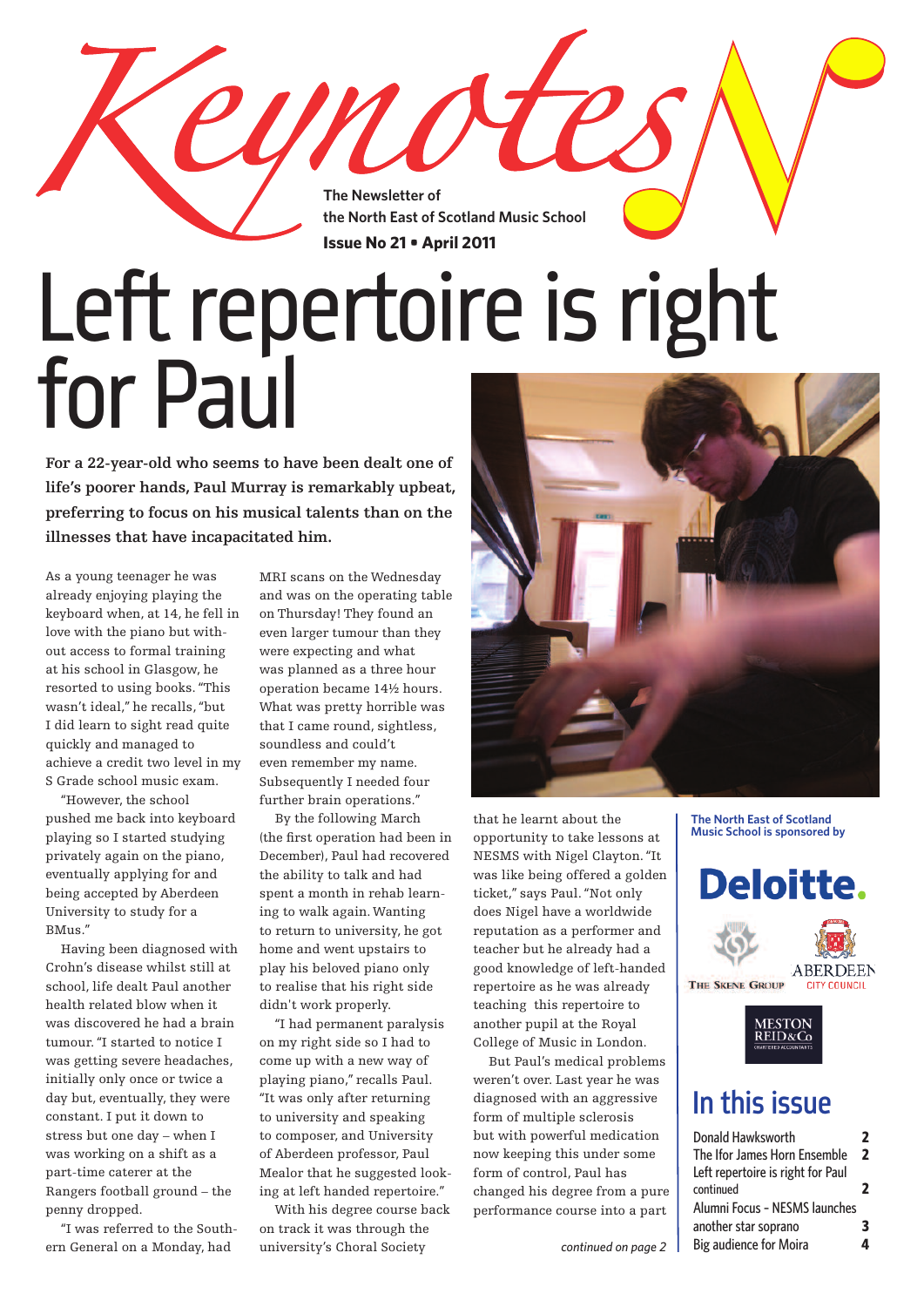### About the School

**Providing the highest standards of advanced tuition for promising musicians**

The School provides a centre where young people of outstanding musical promise can obtain tuition which is not available within their existing framework of study. Any musically talented child, student, teacher or lay person living in Scotland may apply for an audition to the School.

#### **TUITION**

Internationally acclaimed professors and teachers are brought to Aberdeen on a regular basis from all over the British Isles.

### **COURSES**

The School offers one-to-one teaching together with occasional workshops and masterclasses. There is a close relationship with the University of Aberdeen, through the Director of Music, and also with Aberdeen City Music School in Dyce.

#### **FINANCE**

Finance is generously provided by trusts, commercial organisations and individuals. Continued support is essential in order to maintain the high quality of the teaching programme. The Administrator will be pleased to assist with all enquiries about donations, sponsorship or scholarships.

### **FEES & SCHOLARSHIPS**

Students pay their own fees, although scholarships areavailable and are applied forannually. Any award is made ona balance of musical potential and financial need.

### **DOROTHY HATELY**

Dorothy founded NESMS in 1975 with the support and encouragement of Lady Aberdeen. Thanks to Dorothy's dogged determination over the years, the School has greatly increased its teaching disciplines, tutors and pupils. Sadly, Dorothy died in 1996, before she could see the School in its own premises in Huntly Street. However, we strive to maintain the high standards she set and intend to take the School from strength to strength.

#### **NORTH EAST OF SCOTLAND MUSIC SCHOOL**

Dorothy Hately Music Centre 21 Huntly Street Aberdeen AB10 1TJ Tel/Fax: 01224 649685 email: nesms@dsl.pipex.com www.nesms.org.uk

President: Dr Neil Mackie

Vice President: Murray McLachlan

Administrator: Joan Thomas

Assistant Administrators: Reg Pringle Richard Bailey

Scottish Charity No. SC 000197

## **Donald Hawksworth**

(1930–2012)

**It is with great sorrow that we have to report the passing of one of the School's most outstanding colleagues and supporters.**

As tutor in organ studies, committee member and friend Donald Hawksworth will be sorely missed. Friends of the School will remember the happy atmosphere of his many fine piano recitals and his joyful chairing of last year's hugely successful Face the Music.

Donald hailed from Sheffield and moved from there to study at the Royal College of Music numbering among his tutors Arthur Benjamin and Frank Merrick. He first came to Scotland as a music teacher in Brechin before moving to Aberdeen Grammar School where he taught from 1956–73. He went on to become Music Advisor to the Aberdeen Education Authority, a post which he held until 1983. Early retirement was no retirement at all for Donald. He joined the examining team for the Royal Schools of Music both in the UK and often far abroad and was in constant demand as a recitalist on both piano and organ.



He was also a founding member as pianist of the celebrated Aberdeen Trio along with violinist Bryan Dargie and cellist Raymond Dodd.

Donald's tastes in music were admirably wideranging while recent performances of the works of Percy Grainger and with

soprano Sally Garden, the music of Edvard Grieg, were invaluable contributions to the concert repertoire. He travelled the world to attend operas and music festivals. Donald continued as a performer right up to the end and was due to give an organ recital in St. Andrew's Cathedral in the week when he was taken ill.

Donald was also a keen hill walker and when advancing age made that more difficult he loved to watch the changing seasons on Morven which he could see from his house in Strathdon. **ALAN COOPER**

#### *continued from page 1*

performing, part composing, has applied for a two year MMus course – again at Aberdeen – and is seriously contemplating writing a piano duet for two left handed players and a text book on left handed playing technique.

 Paul will also be featured in a forthcoming Channel Four documentary on the power of classical music. Scenes of Paul have been filmed in Glasgow, in London at the RCM and in Aberdeen at the university chapel.The programme will be broadcast sometime during the summer.



Pictured at The Marcliffe Hotel & Spa in November last year are The Ifor James Horn Ensemble who provided the musical entertainment for the *Keynotes* Auction Lunch.

 The young musicians played a variety of pieces which put everyone in the mood for a successful lunch, which as usual, raised enough funds to cover the *Keynotes* production costs for another year.

 The Ensemble players are, on the left of the tree trunk, from top to bottom: William Jamieson, Louis-Pierre Girard and Rona Cook, with Joe Boyd on the right of the trunk.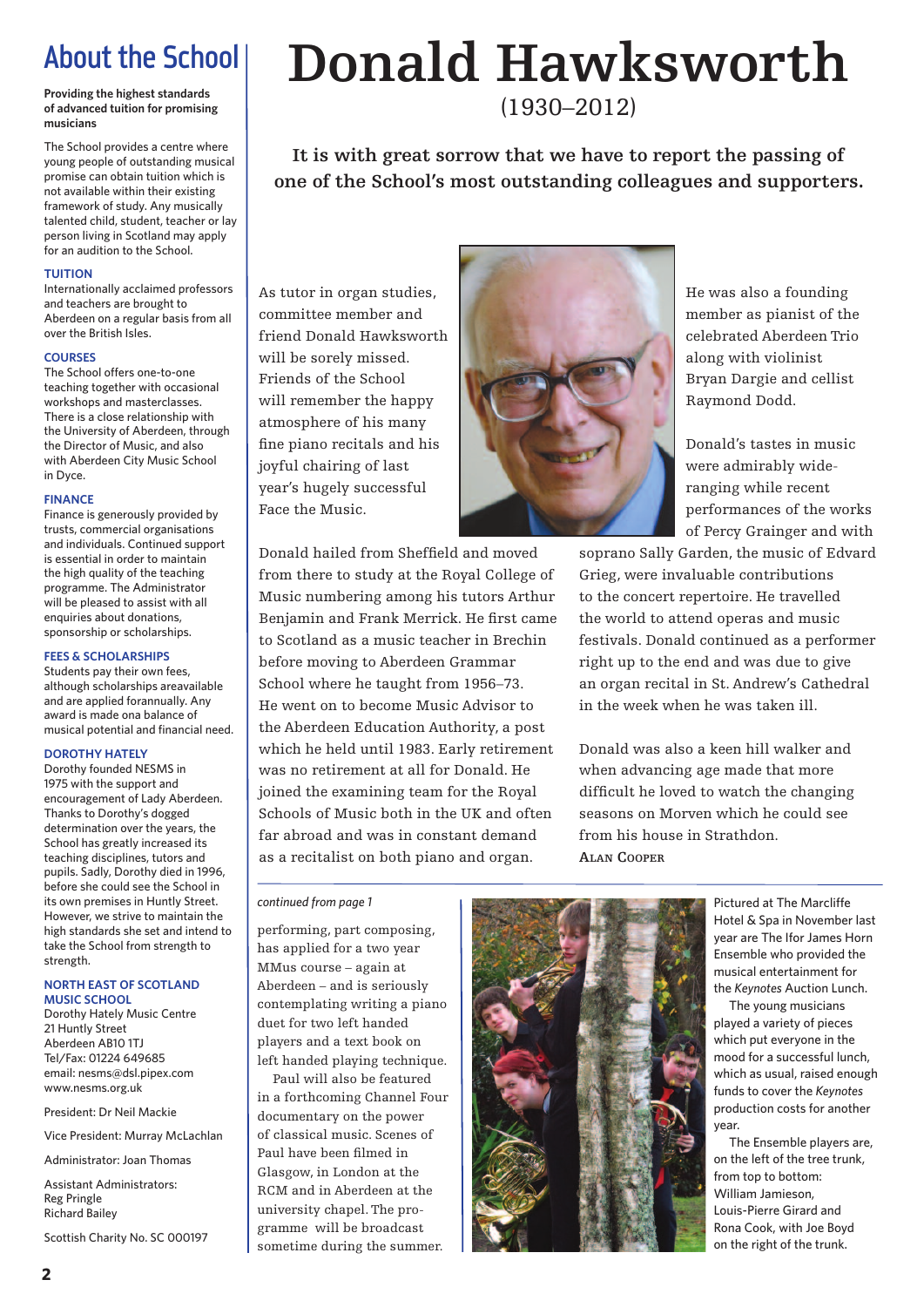### NESMS launches another star soprano — Alumni Focus —

**"I'm not sure <sup>I</sup> can recall one who so obviously deserves to be <sup>a</sup> star."So wrote** *The Observer's* **classical music critic, Fiona Maddocks, in March last year, referring to Eleanor Dennis in the title role in Handel's** *Rodelinda* **at the London Handel Festival at the Royal College of Music's Britten Theatre.**

And Maddocks wasn't the only critic who was impressed either. Geoff Brown from *The Times* wrote: "As the grieving queen, wife and mother, Eleanor Dennis's powerful soprano made the eardrums shake. A talent to watch." So how has <sup>a</sup> north-eastern quine made the giant step from Ellon to the opera stages of London and being taken on as their younges<sup>t</sup> singer on the books of the renowned agents, Askonas Holt?

Herincx at NESMS and Eleanor says: "It was Raimund who awakened my ambition and suggested <sup>I</sup> could have <sup>a</sup> career as an opera singer. He's <sup>a</sup> grea<sup>t</sup> repertoire coach and he guided me, pointing me towards the best college and coach. It was wonderful to have access to this experience with Raimund. I was very privileged, not just to have his teaching but for his fantastic fund of anecdotes and stories which were almost as inspiring as his teaching!"



after graduating with First Class Honours in July 2009. In September 2010, she commenced her studies at the Royal College of Music International Opera School as the Catto Sievewright Charitable Trust scholar. Eleanor is now determined

to develop her career and has



Eleanor began singing at the age of five, in the awardwinning Haddo Junior Choirs who are coached by Eleanor's mother, Alice.

Always <sup>a</sup> keen perfomer, Eleanor was soon regularly appearing on the stage at Haddo House, playing roles such as Maria in *West Side Story*,Yum-Yum in Gilbert and Sullivan's *The Mikado* and Eliza Doolittle in <sup>M</sup>*y Fair Lady*.

At 16 though she started taking lessons with Raimund Eleanor also took cello lessons at NESMS with James Halsey and says that her Grade 8 with the instrument was <sup>a</sup> grea<sup>t</sup> discipline that helped enormously with her singing.

Having worked on her audition arias with Raimund, Eleanor was accepted at the Royal College of Music and was offered <sup>a</sup> place in December 2005. She was awarded <sup>a</sup> Van der Beugel scholarship from the college to continue her studies there on the postgraduate course,

been auditioned by several of the country's leading opera companies."But it was Raimund and the lessons I took at NESMS that provided the encouragemen<sup>t</sup> that <sup>I</sup> had the right tools for the job and egged me on.That backing and guidance gave me the confidence to really go for it.

"I hope that in four or five years <sup>I</sup>'m regularly appearing on the opera stage.That's what I really like doing, rather than recitals. It might be something to do with the big dresses!"

### **The Friends need you!**

*Are you a Friend of NESMS? By reading Keynotes you already are but more importantly are you* a member of the Friends, the School's sister charity? The Friends exists to promote interest in the School *and to fundraise on its behalf.*

*For many years, it has donated £4,000 annually to the School, funded out of membership subscriptions and fundraising activities such as the Gourmet night, promoting concerts, sale of Christmas* cards and so on. This donation has become a valuable source of income for the School, particularly in *these difficult financial times.*

The Friends would like to help the School even more but it needs more members to achieve that goal. Would you consider becoming a Friend? That is how you can support the School financially and its high *quality teaching programme.*

The annual subscription is only £10 and can be given with gift aid tax advantages. Included with this Keynotes is a subscription form along with a standing order form which is a convenient way to pay each *year.*

*To existing Friends, thank you for your support. To others, do please think about becoming a Friend. Best Wishes*

**Derek Buchan** FRIENDS TREASURER

### Tutors at the School

### **as at April 2012**

| <b>STRINGS</b>  |                    |  |
|-----------------|--------------------|--|
| Violin          | Gillian Findlay    |  |
| Viola           | Michael Beeston    |  |
| Cello           | James Halsey       |  |
| Double Bass     | David Inglis       |  |
| <b>WOODWIND</b> |                    |  |
| Flute           | Catherine O'Rourke |  |
| Oboe            | Joe Houghton       |  |
| Clarinet        | Alison Waller      |  |
| Bassoon         | Lesley Wilson      |  |
| Recorder        | lan Wilson         |  |
| <b>BRASS</b>    |                    |  |
| Trumpet         | John Gracie        |  |
| Horn            | Lizzie Davis       |  |
| <b>PIANO</b>    |                    |  |
| Nigel Clayton   | Joseph Long        |  |
|                 |                    |  |

**SCOTTISH FIDDLE** Paul Anderson

**SINGING** Raimund Herincx Alan Watt Ruth Black Alison McDonald Jean Webster

**STAGECRAFT & PERFORMANCE** Donald Maxwell

**ORGAN** Dr Roger B. Williams

## Forthcoming events

### **JUBILEE CELEBRATION CONCERT**

A "Royal Variety" Concert will be held on **Friday 1st June, at 7.30pm at Craigiebuckler Church** as part of the Jubilee weekend. There will be performers from the congregation, from local schools, community groups and from the NESMS flautist, Laura Cheyne. Please be in touch with the school for ticket information.

### **THE FRIENDS OF NESMS SCHOLARSHIP CONCERT**

This annual concert will be held at 7**.30pm at Craigiebuckler Church on Friday 15th June**. Come and hear the four annual scholars:

Kay Ritchie, flute, Megan Rolf, cello, Isabella Cook, piano and Brychan Cromwell, soprano. Tickets are **£5** each and include light refreshments at the interval.

### **MUSICAL QUIZ WITH AFTERNOON TEA**

Feed the body and mind on **Sunday 24th June, at 2.30pm at NESMS**, when we have a musical quiz followed by afternoon tea. Enjoy a glass of fizz while you agitate the brain cells! Tickets cost **£10** each and since numbers are limited, booking is *essential*. Phonetheschool **01224 649685**.

### **Keynotes Auction Lunch**

Just to get the date in your diary, the Keynotes Auction Lunch will take place in **The Marcliffe at Pitfodels** on **Sunday 4th November**. Your invitation will be included in the next issue of Keynotes.